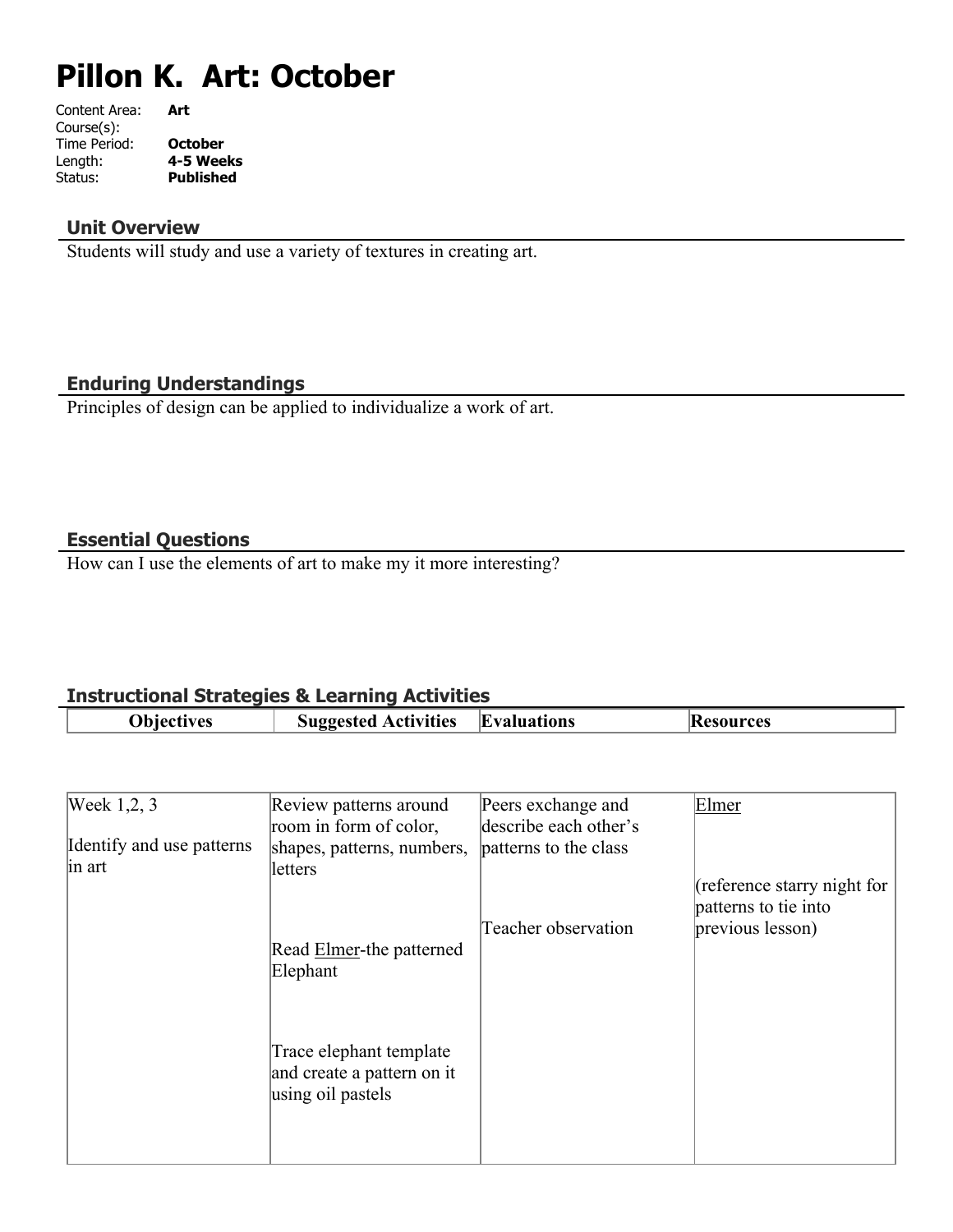## **Integration of Career Readiness, Life Literacies and Key Skills**

| WRK.9.2.2.CAP.1 | Make a list of different types of jobs and describe the skills associated with each job. |
|-----------------|------------------------------------------------------------------------------------------|
| TECH.9.4.2.CT.3 | Use a variety of types of thinking to solve problems (e.g., inductive, deductive).       |
| WRK.9.2.2.CAP   | Career Awareness and Planning                                                            |

#### **Technology and Design Integration**

#### **Interdisciplinary Connections**

| CCSS.ELA-Literacy.RL.K.7  | With prompting and support, describe the relationship between illustrations and the story<br>in which they appear (e.g., what moment in a story an illustration depicts). |
|---------------------------|---------------------------------------------------------------------------------------------------------------------------------------------------------------------------|
| CCSS.ELA-Literacy.RL.K.10 | Actively engage in group reading activities with purpose and understanding.                                                                                               |
| CCSS.ELA-Literacy.RL.K.1  | With prompting and support, ask and answer questions about key details in a text.                                                                                         |
| CCSS.ELA-Literacy.RL.K.2  | With prompting and support, retell familiar stories, including key details.                                                                                               |

#### **Differentiation**

- Understand that gifted students, just like all students, come to school to learn and be challenged.
- Pre-assess your students. Find out their areas of strength as well as those areas you may need to address before students move on.
- Consider grouping gifted students together for at least part of the school day.
- Plan for differentiation. Consider pre-assessments, extension activities, and compacting the curriculum.
- Use phrases like "You've shown you don't need more practice" or "You need more practice" instead of words like "qualify" or "eligible" when referring to extension work.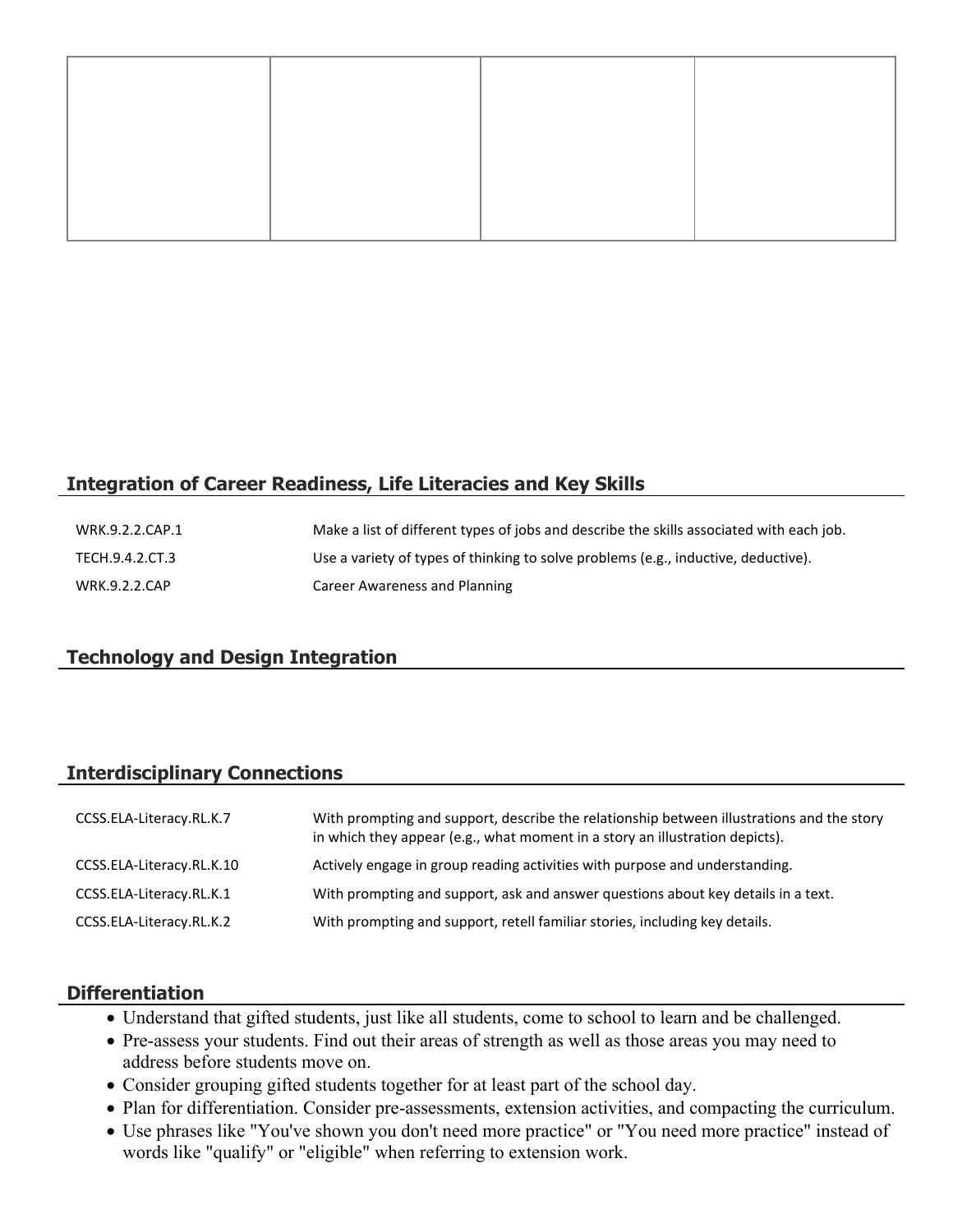Encourage high-ability students to take on challenges. Because they're often used to getting good grades, gifted students may be risk averse.

## **Definitions of Differentiation Components**:

- o Content the specific information that is to be taught in the lesson/unit/course of instruction.
- o Process how the student will acquire the content information.
- o Product how the student will demonstrate understanding of the content.
- o Learning Environment the environment where learning is taking place including physical location and/or student grouping

#### **Differentiation occurring in this unit:**

Offer more complex materials and ways to use them to students demonstrating above average skills.

Offer alternate tools and methods to students struggling with motor skill difficulties.

## For Gifted:

Encourage students to explore concepts in depth and encourage independent studies or investigations. Use thematic instruction to connect learning across the curriculum. Encourage creative expression and thinking by allowing students to choose how to approach a problem or assignment. Expand students' time for free reading. Invite students to explore different points of view on a topic of study and compare the two. Provide learning centers where students are in charge of their learning. Brainstorm with gifted children on what types of projects they would like to explore to extend what they're learning in the classroom. Determine where students' interests lie and capitalize on their inquisitiveness. Refrain from having them complete more work in the same manner. Employ differentiated curriculum to keep interest high. Avoid drill and practice activities. Ask students' higher level questions that require students to look into causes, experiences, and facts to draw a conclusion or make connections to other areas of learning. If possible, compact curriculum to allow gifted students to move more quickly through the material. Encourage students to make transformations- use a common task or item in a different way. From http://www.bsu.edu/web/lshasky/Forms/Interventions/Gifted.pdf

## **Modifications & Accommodations**

Follow all IEP accommodations as specified.

Refer to QSAC EXCEL SMALL SPED ACCOMMOCATIONS spreadsheet in this discipline.

**Modifications and Accommodations used in this unit:**

## **Benchmark Assessments**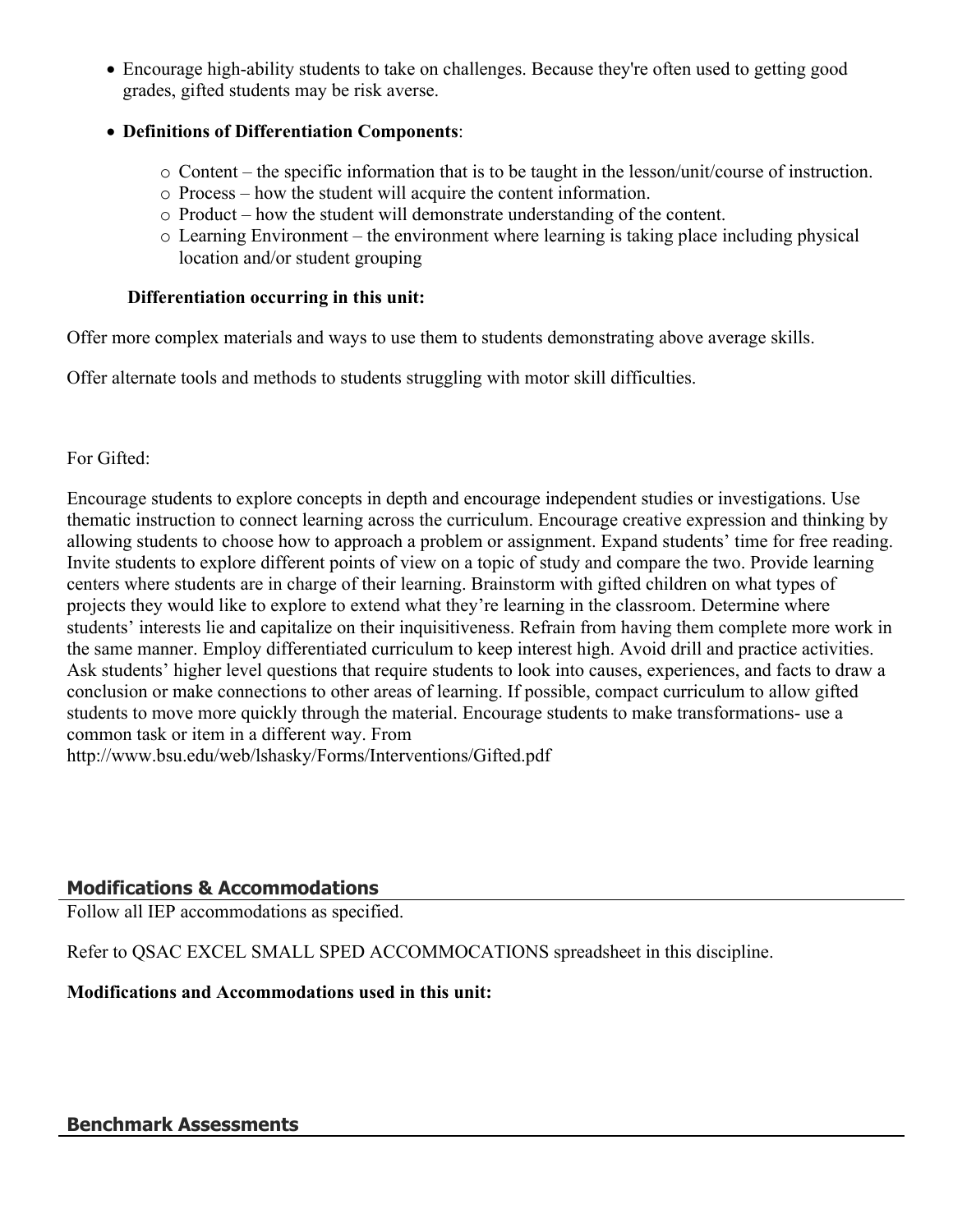DRA, Aimsweb for math and language arts.

Teacher observation and recording of progression of skills

#### **Formative Assessments**

Assessment allows both instructor and student to monitor progress towards achieving learning objectives, and can be approached in a variety of ways. **Formative assessment** refers to tools that identify misconceptions, struggles, and learning gaps along the way and assess how to close those gaps. It includes effective tools for helping to shape learning, and can even bolster students' abilities to take ownership of their learning when they understand that the goal is to improve learning, not apply final marks (Trumbull and Lash, 2013). It can include students assessing themselves, peers, or even the instructor, through writing, quizzes, conversation, and more. In short, formative assessment occurs throughout a class or course, and seeks to improve student achievement of learning objectives through approaches that can support specific student needs (Theal and Franklin, 2010, p. 151).

#### **Formative Assessments used in this unit:**

**Discussion** 

Frequent one on one consultation during art production process.

## **Summative Assessments**

**summative assessments** evaluate student learning, knowledge, proficiency, or success at the conclusion of an instructional period, like a unit, course, or program. Summative assessments are almost always formally graded and often heavily weighted (though they do not need to be). Summative assessment can be used to great effect in conjunction and alignment with formative assessment, and instructors can consider a variety of ways to combine these approaches.

#### **Summative assessments for this unit:**

Final piece of art using various elements.

## **Instructional Materials**

See those listed in above lesson plans.